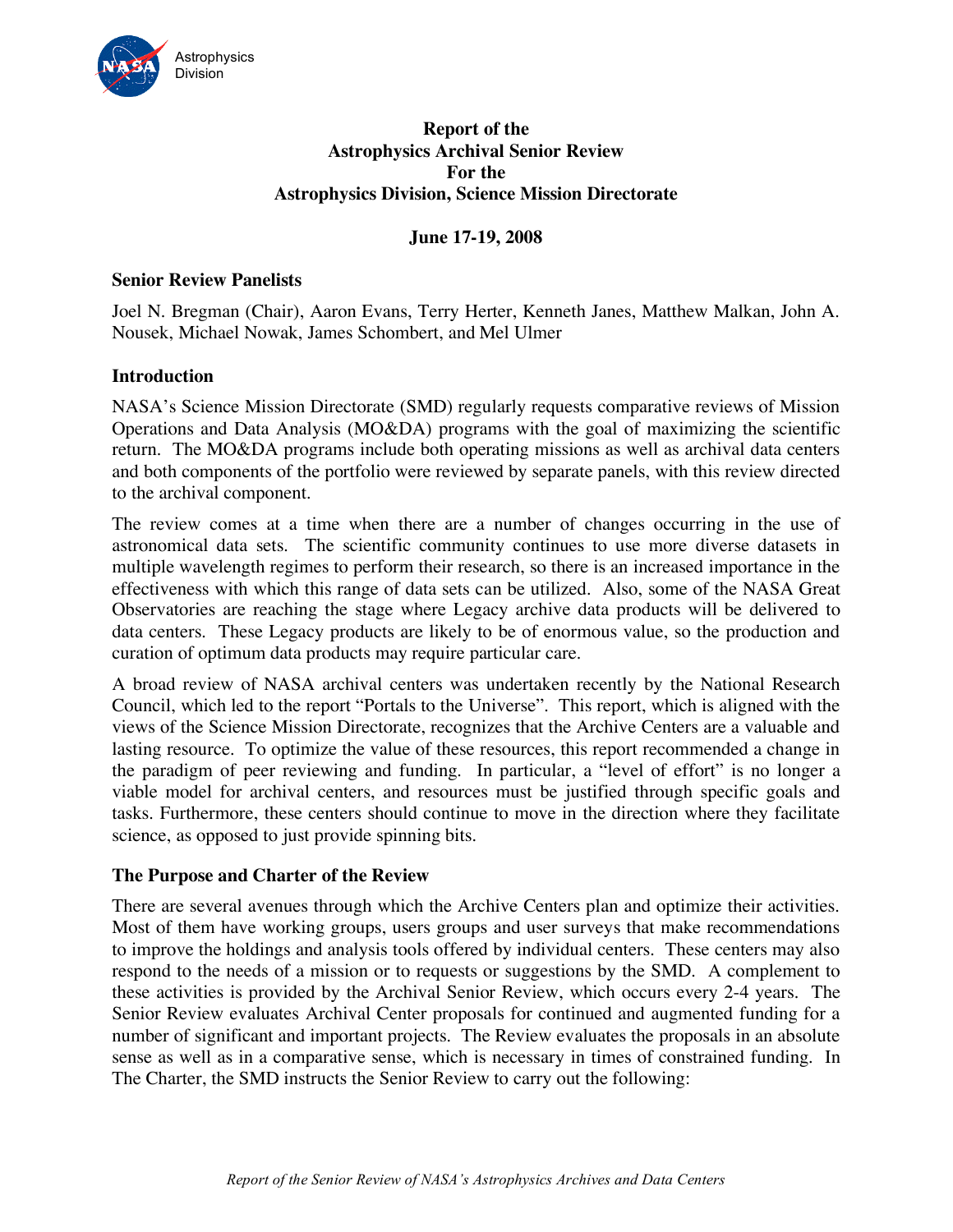

 (1) In the context of the science goals, objectives, and research focus areas described in the Science Mission Directorate's Science and Strategic Plans, rank the scientific merit on a "science per dollar" basis – based upon the expected 2009 and 2010 returns from these reviewed projects.

 (2) Assess the cost efficiency, technology development and dissemination, data collection, archiving and distribution, and education/outreach as secondary evaluation criteria, after science merit/usefulness.

 (3) Based on (1) and (2), provide findings to assist with an implementation strategy for Astrophysics Division data curation and archiving for 2009 and 2010, including an appropriate mix of:

- • continuation of projects as currently baselined;
- continuation of projects with either enhancements or reductions to the current baseline;
- • consolidation of projects and activities to enhance efficient management of limited budgetary resources.
- (4) Make preliminary assessments equivalent to  $(1)$ ,  $(2)$ , and  $(3)$  for 2011 and 2012.

 The Senior Review reports to Jon Morse, Director, Astrophysics Division, Science Mission Directorate, NASA Headquarters.

# **Programs to be Evaluated**

Eight archive centers were contacted to prepare proposals for the Senior Review. They are:

- • The High Energy Astrophysics Science Archive Research Center (HEASARC) and the Legacy Archive for Microwave Background Data Analysis (LAMBDA)  *(These two have merged and are considered together.)*
- The SAO/NASA Astrophysics Data System (ADS) and the USA-SIMBAD astronomical  *(These two are closely coupled and are considered together.)*  database (SIMBAD)
- The NASA/IPAC Extragalactic Database (NED)
- The NASA/IPAC Infrared Science Archive (IRSA)
- The NASA/IPAC/MSC Star and Exoplanet Database (NStED)  *(These three provided a single document with subsections for each of the centers and they* made separate presentations, the total of which was equivalent to a single center. However,  *each component was evaluated individually.)*
- The Multimission Archive at STScI (MAST)

# **The Review Procedure**

 Each of the Archive Centers provided a proposal in which they described their current state, including their holdings, the services and tools offered, some examples of recent scientific successes, the synergies with other aspects of NASA science, and the relationship of the archive to the high-level goals of NASA. The proposals present the new and ongoing initiatives for the next four years, along with budgets, and in most cases, descriptions of the FTE levels and costs for hardware.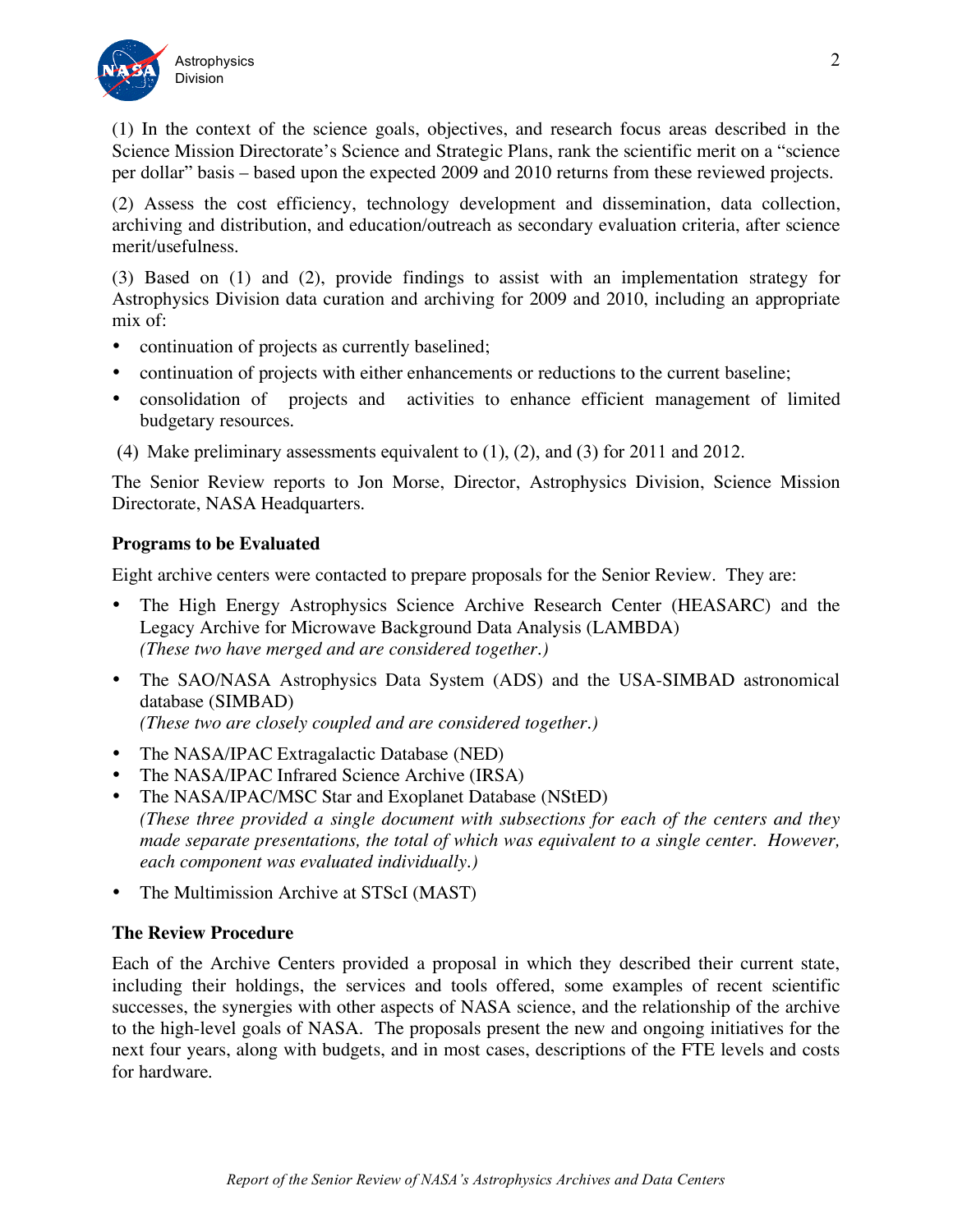

 The review began with a Division Overview presentation by Jon Morse and followed by a detailed set of instructions for the review by Douglas Hudgins. Budget guidelines were provided, along with a discussion of a variety of budgetary considerations. An in-guide budget was given to each mission, which was usually a continuation of previous activities with room for modest expansion, at best.

 The separate archival centers gave presentations over a two-day period on June 17-18. Each archive center (or grouping of sub-centers) was represented by 3-4 people who gave presentations that were scheduled for 90 minutes each, including questions. In practice, the presentations were interrupted with questions and the discussion usually extended beyond the nominally scheduled time. An executive session followed each presentation and if further questions emerged, the presenters were called back to address them. The committee felt that this led to a very thorough examination of each program, with no major questions left unanswered.

 At the end of the second day, a preliminary scoring was carried out, based on the In-Guide budget. Subsequently, the values of Over-Guide activities were examined for each of the missions and the most important and cost-effective components were selected for additional funding, should it become available. Some of the Over-Guide activities were deemed to be critical to the long-term survival of certain centers. A final ranking and set of recommendations were made on the last day of the review.

 The committee examined the procedures used in the review. We conclude that the length of the proposals was sufficient for most of the important issues to be expressed. Some proposed budgets were insufficiently detailed. For example, some budgets lacked a listing of the number of FTEs and their general tasks. Future reviews might have more in-depth treatment of the software being maintained for data reduction. Likewise, budgets could provide greater detail concerning proposed hardware purchases, including providing cost-benefit analyses of alternative systems. The amount of time for presentations and questions was ample, in contrast to some previous reviews where many more presentations were scheduled into the same number of days. Finally, the guidance by NASA officials was clear and questions, when they arose, were answered rapidly.

 Our evaluations and recommendations for the individual archive centers follow in order of decreasing rank. In addition, there were certain topics relevant to more than one data center, and they are discussed after the individual archive center sections.

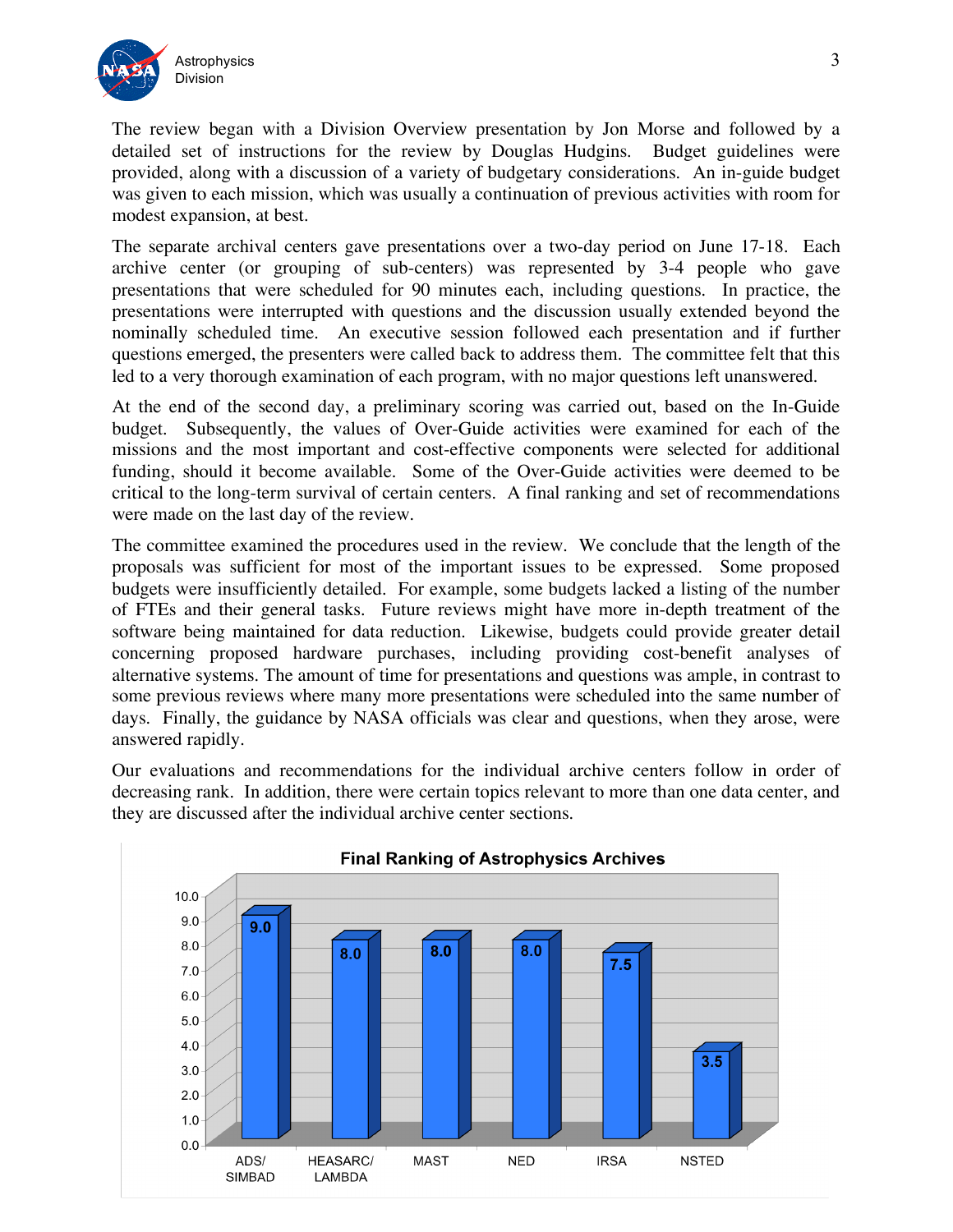

# **SAO/NASA ASTROPHYSICS DATA SYSTEM, ADS, and USA-SIMBAD (Rank: 1)**

 The NASA (ADS) provides bibliographic information on articles and preprints in astronomy, instrumentation, and physics to the great majority of U.S. astronomers. It is the premiere astronomical search engine for finding publications on any astronomical subject with links to abstracts and articles. It provides a number of additional services such as citations, reference lists in many formats (including user defined ones), and full text searching on scanned journals. It allows customization to the needs of individual users through myADS which can provide weekly notices on articles satisfying a set of individually programmed criteria.

### Relevancy:

 ADS is so extensively used by the entire professional astronomy community that it is hard to imagine existing without it. By one calculation referenced in the proposal, the efficiency increase to astronomy research in 2002 through the use of ADS is estimated to be approximately 736 full time researchers (compared with otherwise obtaining the information in libraries). The ADS is an enabling tool for research in all of NASA astronomical research programs. ADS incorporates and adds substantial value to the astro-ph archive.

### Science strengths:

 As it should be, the ADS is designed for the expert user who requires speed and simplicity but also the power to do meaningful searches. The ADS team is to be commended for having an extremely efficient, low-cost system. By virtue of its pioneering work, ADS was ahead of the curve of astronomical publishing houses in its early years. The team is to be commended for its continued dialog with publishers (as they evolve) to get online data for the ADS database. Most notable is their success in getting Nature and Science to agree to indexing and the publishing of abstracts. By working with the major scientific publishing houses, ADS obtains tables of contents, abstracts, references, and links to articles. ADS also interacts with NED and SIMBAD for object name resolution. US SIMBAD access is arranged via an activity sponsored at SAO in coordination with the ADS activities.

### Proposal weakness(es):

 As noted in the 2004 review simplicity and speed make the ADS fast but may make it difficult to "separate the wheat from the chaff." ADS still needs to find a way to educate (busy) astronomers on its secondary capabilities and search features to enable them to do this. This may be helped by providing alternate interfaces (new looks?) to the user. The problem of a stable long-term location for a "Dark Archive" is important, but not yet solved. ADS may be reaching the point of diminishing marginal returns in incorporating more and more journals on topics peripheral to astrophysics.

### **Overall assessment and recommendations:**

 The Panel applauds the ADS team for providing an outstanding service to the astronomical community and for extending the ADS service to many international mirror sites. The ADS team made the compelling case that the system was "aging." In addition to new hardware, a new (open source) database system should be implemented to ensure reliability, maintainability, and long term stability of the ADS. The Panel recommends that NASA continue to fund the ADS at the full level including the "over-guide" budget.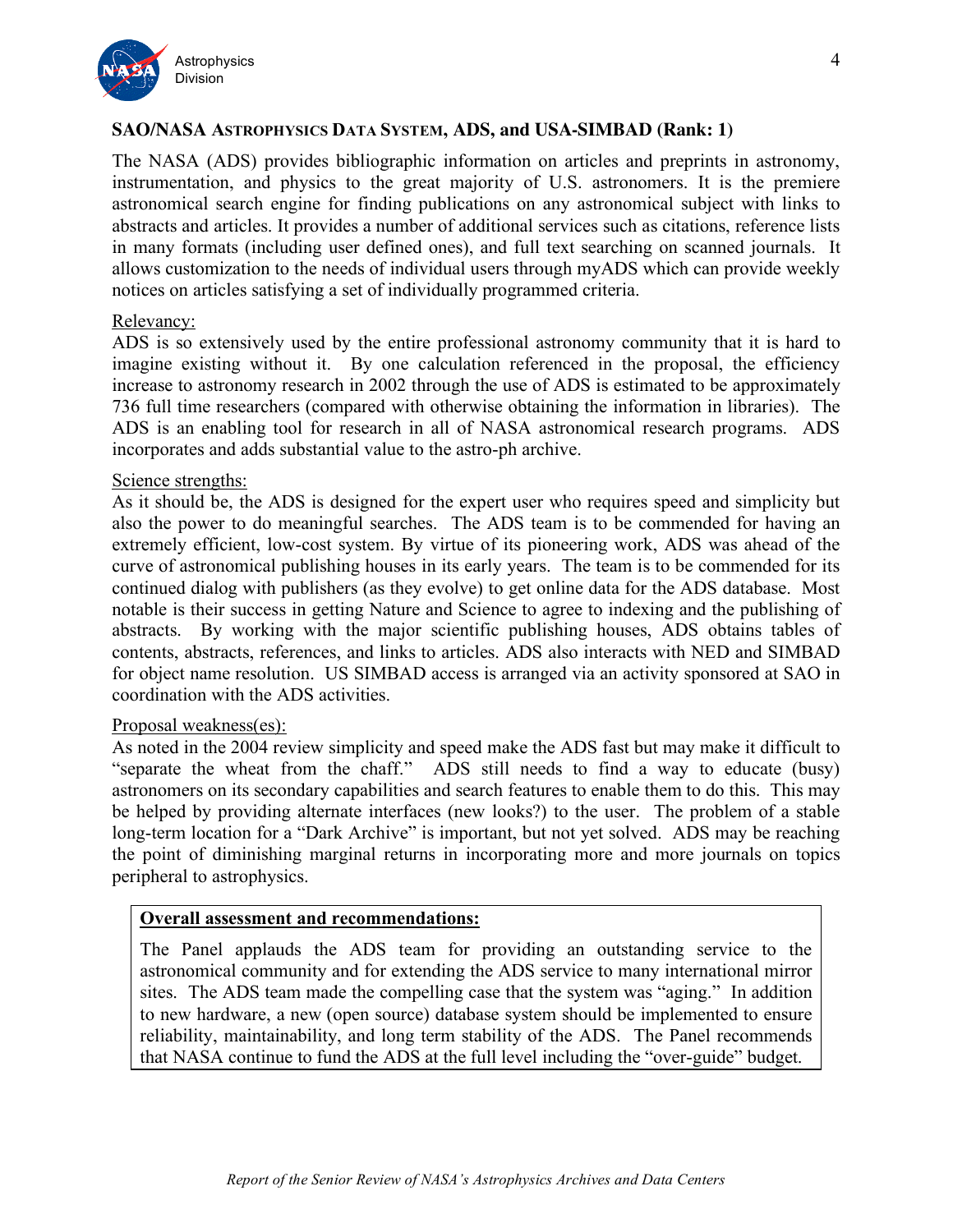

# **HIGH ENERGY ASTROPHYSICS SCIENCE ARCHIVE RESEARCH CENTER, HEASARC (Rank: t-2)**

 HEASARC (High Energy Astrophysics Science Archive Research Center) is the original (1990) multi-mission science data archive for NASA missions and provider of data analysis tools. The HEASARC continues to be highly effective in serving the community by delivering data, tools and services that utilize a standard approach, by maintaining scientific expertise in missions, by providing a standard data analysis environment, and by providing a standard way for storing and accessing calibration information for a wide variety of high energy astrophysics missions.

 LAMBDA (Legacy Archive for Microwave Background Data Analysis) serves as the archive and analysis support site for data from NASA's Cosmic Microwave Background survey missions COBE and WMAP, as well as for data from IRAS and SWAS. LAMBDA also serves as a repository for CMB data from past and upcoming suborbital experiments. The archive provides access to analysis tools (e.g., CMBFAST online), and links to mission papers and web sites. As of 2008, it was decided to formally merge LAMBDA with HEASARC. As such, the two archives were evaluated jointly, but we urge the next Senior Review to assess the success of this merger.

## Science strengths:

 HEASARC's usage statistics clearly demonstrate that it is an indispensable tool to the high energy astrophysics community and beyond. It offers excellent and easy access to a very large number of data sets, as well as very useful tools for viewing and analyzing them. Specifically, the common format of the data sets and the fact that the analysis tools can be used on nearly all of them is a great strength. This uniformity of access to current and past data sets is very important to enable comparison of high energy emitting sources across different epochs.

 HEASARC's importance is clearly demonstrated by the very large breadth of its holdings (with data from 30 space missions, including 7 operating ones). During the past four years HEASARC has smoothly continued service while quadrupling in size.

 The HEASARC web page is easy to navigate yet quite powerful. It allows users to create simple or advanced searches and the results are displayed in pages with tabs that include both the query and results information. Results can be sorted, cross-correlated, plotted, or exported, to mention a few of the post-search options. This is an excellent web site for archival data exploration, and has several capabilities that are unmatched by the other archival data sites.

 The panel was impressed that arguably all successful high energy astrophysics mission proposals now pro-actively contact and coordinate with the HEASARC on their own initiative, based on the proposing teams' appraisal of the importance of providing a HEASARC compatible archiving strategy.

 COBE and WMAP provide unique datasets that have had a profound impact on Cosmology. WMAP will continue to provide improved sky maps, and the inclusion of suborbital data will further strengthen the importance of LAMBDA. Additionally, the archival CMB data can potentially be used for non-CMB science.

### Relevancy strengths:

 HEASARC is relevant to NASA's goals, as it archives and manages NASA mission data, as well as other data that are scientifically relevant to the analysis and interpretation of NASA mission data.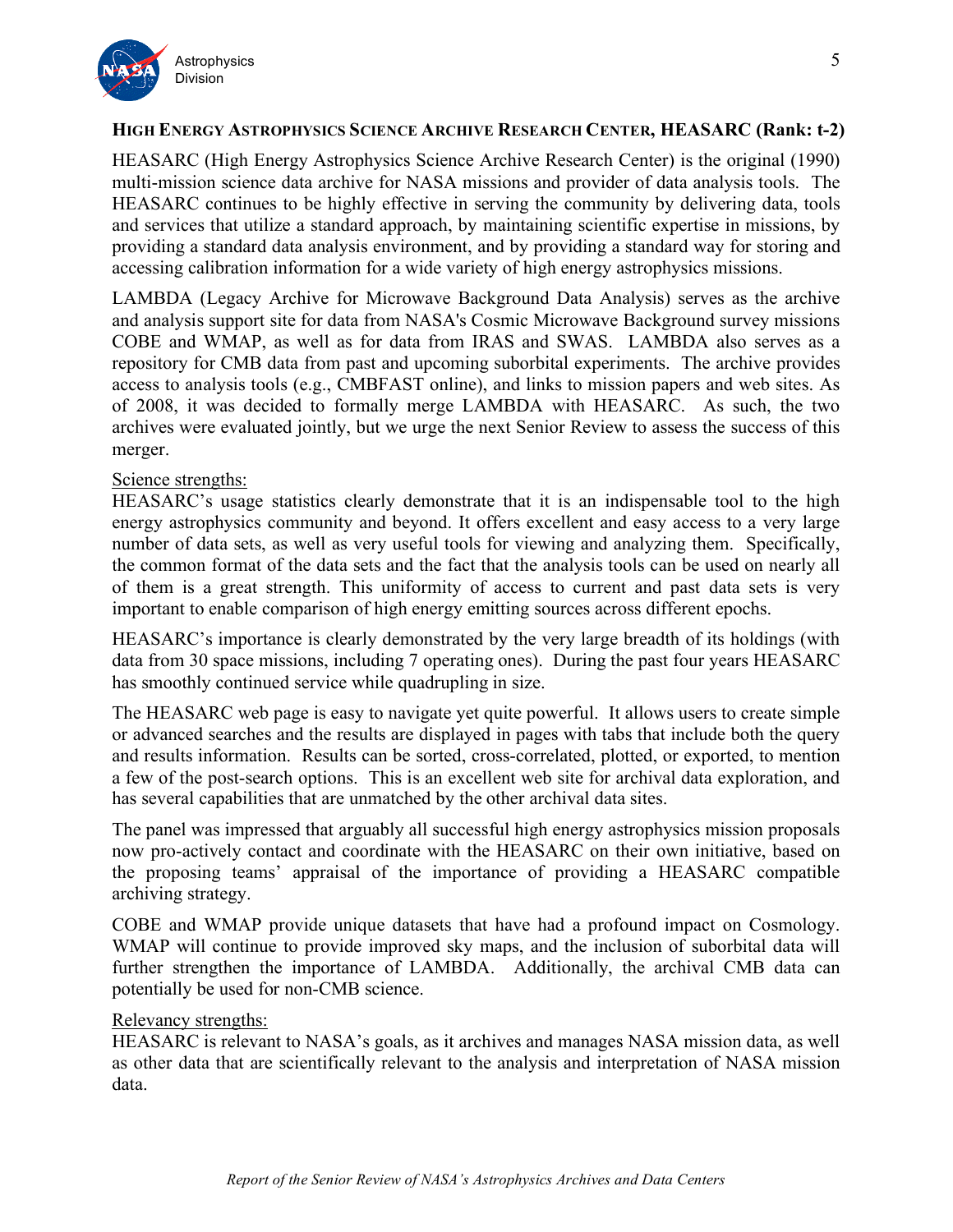

### Data accessibility:

 The data are very accessible, and the interfaces to the data are clear and well documented. The HEASARC supports the Virtual Observatory protocols for data access (and was presented in usage statistics prepared by another project as the most frequently utilized VO data source).

### Proposal weakness(es):

 The merger of the HEASARC and LAMBDA has occurred too recently for any meaningful assessment of the effects of the merger. The panel has prepared its assessment based on a unified HEASARC, but suggests that attention be paid during the next Archive Senior Review to the success of the LAMBDA portion within the HEASARC environment.

 The panel was not completely convinced about the proposed 'Topical' archive approach, but the requested augmentation is modest, and the panel is willing to defer to the advice of the HEASARC User Group to support this initiative, subject to review at the next Archive Senior Review.

 The panel encourages the HEASARC increase its innovation efforts. Its dedication to long term software and data products is admirable, but this philosophy should not prevent innovation in future development.

 The panel suggests that the LAMBDA archive actively coordinates with other NASA archives holding CMB data to prevent unnecessary duplication.

### **Overall assessment and recommendations:**

 The panel's overall finding is that the HEASARC is an excellent service. We recommend full funding for the In-Guide budget at the requested level. We specifically endorse the requested hardware renewal proposed for the FY2012 year.

 The panel also felt the HEASARC's proposed enhanced activities are important and should be funded if Astrophysics Division funding allows. In particular, the Near-term International Mission archives should receive high priority for full funding. The Science- Based Topical Archive is desirable but at a lower level of priority. The Visiting Scientists enhancement was not considered by the panel because the Astrophysics Division is considering a comprehensive treatment of such scholarly programs, so the panel neither endorses nor rejects this request.

 The formal merger with HEASARC will allow LAMBDA to remove some redundancies from its servers (e.g., coordinate converters), share infrastructure support, and incorporate the CMB data and images into the HEASARC BROWSE and SkyView services. The panel supports the goals of this merger, and encourages the teams to continue to look for ways in which the merger can be used to increase efficiencies and reduce costs, while expanding services and avoiding redundancies between centers holding CMB data.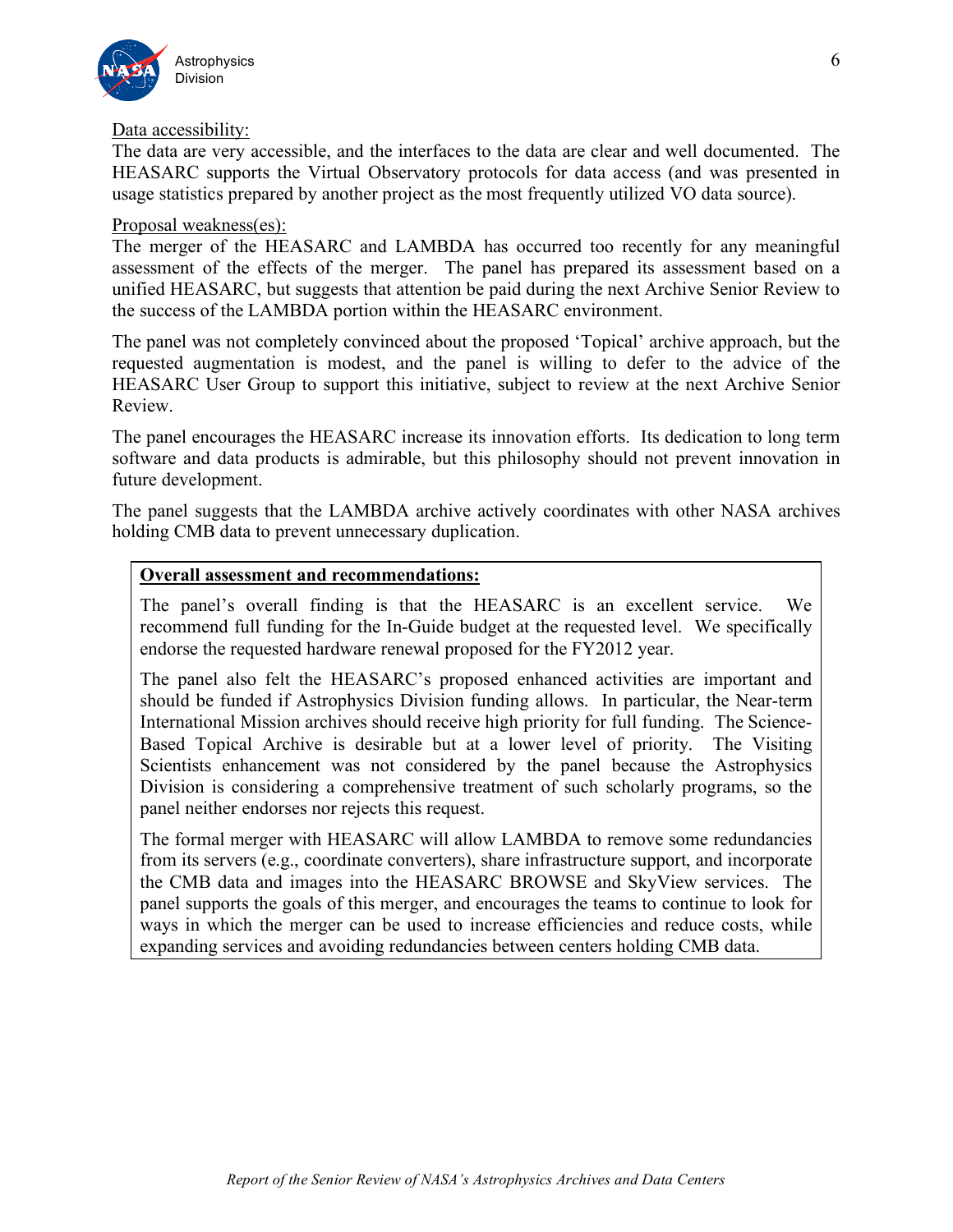

# **MULTI-MISSION ARCHIVE AT SPACE TELESCOPE, MAST (Rank: t-2)**

 The Multi-mission Archive at Space Telescope Science Institute (MAST) is NASA's UV/Optical space astrophysics data archive center. While its primary charter is the maintenance of thirteen missions, it is also the source of several data analysis development projects (HLA tools, GalexView).

### Science strengths:

 MAST provides public access (via the internet) to multiple missions (e.g., HST, FUSE, GALEX, EUVE). The scientific importance of the rapidly growing GALEX archive is clearly very large. New datasets from the XMM Optical Monitor, Kepler, and the Swift UV/Optical Telescope are being made available to the community for a relatively small investment of resources.

 Both usage statistics and science output demonstrate the great utility of MAST. The panel was convinced that archival research with the MAST datasets will indeed have at least as wide a scientific impact as the initial work done by the guest observers.

 Providing the same quality of high level processed data that is available for the `Legacy' projects will enable a great deal of science for the remaining 97% of the data archive. The development of the HLA advanced rapidly when a window of opportunity opened briefly before SM-4, while the leading experts are still available at STScI. The live demonstration of the power and speed of the HLA interface convinced panel members that it may be the best multi-mission data browser in existence, and could usefully include other mission footprints. The Flex-based GalexView appears to be an excellent platform for development. The use of VO standards is a major plus.

### Proposal Weakness(es):

 HLA functions such as searching the database for variability, or by using keywords, would be useful, but might be considered an add-on during a constrained budget environment.

 While there was enthusiasm for HLA and GalexView, the panel expressed concern that the construction of the HLA will indefinitely freeze the Hubble datasets at a level that may satisfy a majority of the community, but fail to address some future science projects. Past missions have also demonstrated that locking down of a dataset results in the end of software reduction/calibration support, and the fatal loss of institutional memory on issues such as details of the conversion of Level 0 data (raw data), or even Level 1 data (basic processing), to science (Level 2 or 3) data. The top priority must be fully archiving the data and software for the longest possible lifetime.

 There was some criticism of the current MAST web page in that resources can be confusing or difficult to find. For example, "High-Level Science Products", which includes "HST Treasury, Archival Legacy Programs" is entirely different from the "Hubble Legacy Archive" button on the same page, despite the name similarity. It can be unclear where a user should begin for some HST data queries, as there are several possibilities: the basic MAST search; buttons for "Hubble", "Hubble Legacy Archive", "HSTonline"; and "High Level Science Products". There is little guidance as to how best a user should proceed. Different lines of inquiry can lead to different versions of a data product (e.g., WFPC2 Associations), and for some queries, there can be apparent duplications (sets of ACS data combined into more finished products). We hope that the current user survey will lead to improvements in the web site.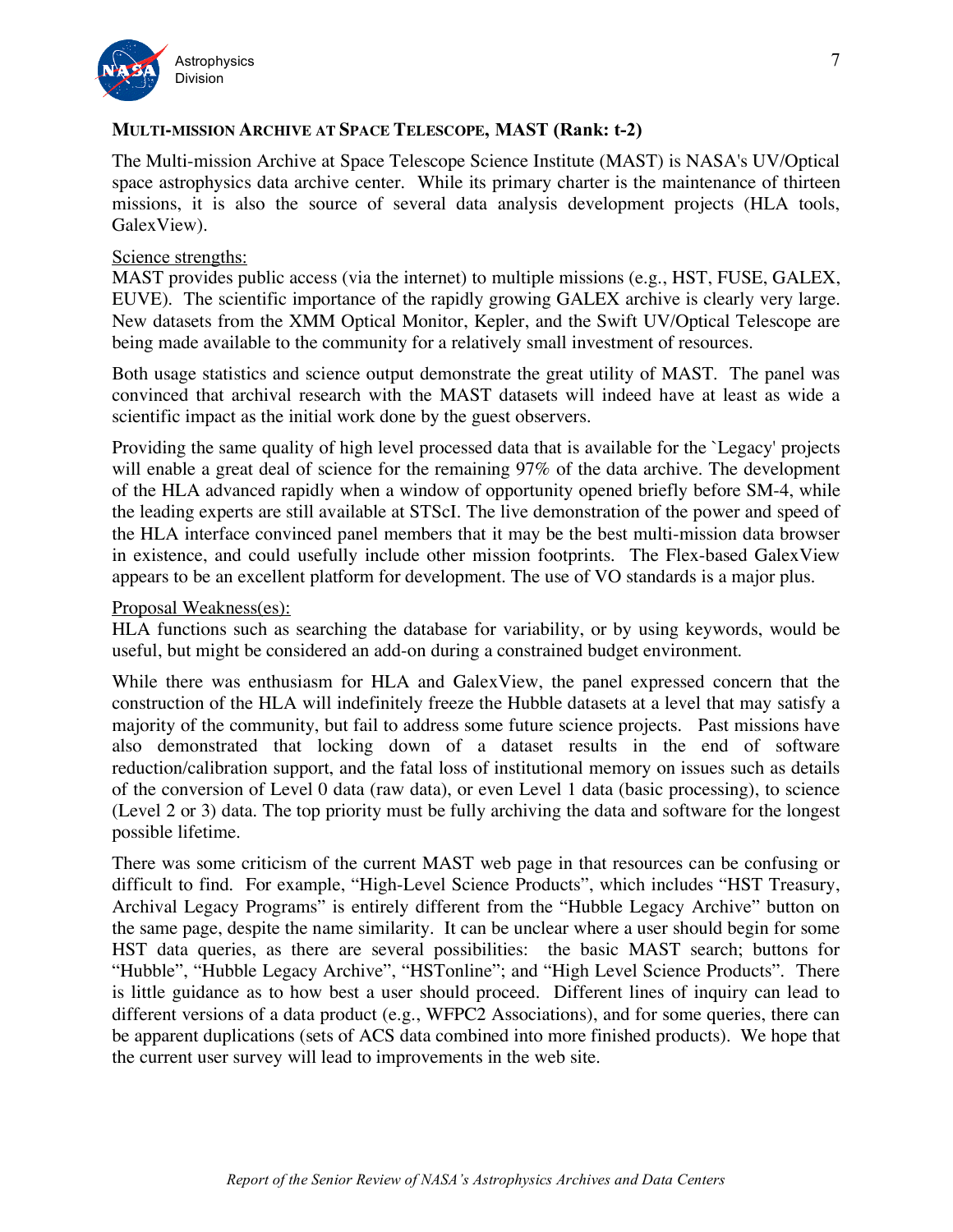

 The science benefit of devoting (a modest amount of) resources to Google Sky/World Wide Telescope collaboration was not clear.

# **Overall Assessment and Recommendations**:

 MAST provides vital services to the Astronomical community, and the Panel recommends continued support for this important facility through the in-guide budget. We also recommend Over-Guide funding to allow for a substantial part of the continuation of the Hubble Legacy, including GalexView. On the other hand, some augmentations, such as time-domain developments, were less compelling because superior time-domain data will be coming from ground-based observatories.

## **NASA EXTRAGALACTIC DATABASE, NED (Rank: t-2)**

 The NASA Extragalactic Database (NED) is a powerful tool to "organize and provide access to both the known contents and cumulative knowledge about our Universe".

### Science Strengths:

 The NED database, as well as the power to search that database, is continually expanding. The goal of incorporating as many multi-wavelength catalogs of ground based data as possible, if achievable within manpower constraints, is very useful to the scientific community. The enhanced tools that NED has made available are quite useful: velocities relative to the heliocentric; the local super cluster; etc.. The proposal effectively laid out the hardware requirements to achieve these goals.

 The proposal clearly laid out the need for migrating to an open source software system, and the need to make enhancements to the search queries. The software development plan to achieve this goal was well-justified.

### Relevancy Strengths:

 The NED database facilitates astrophysical research directly relevant to NASA goals. NED provides the cornerstone to the extragalactic component of the NVO.

#### Proposal Weaknesses:

 The panel is concerned that NED may be trying to ingest too much data too quickly. The case for closing the ingestion gap to 4-6 months was not made. Possible overlaps in providing direct data transfers from the journal publishers in collaboration with the ADS were not clearly identified.

identified.<br>There was insufficient discussion made of only archiving a subset of enormous catalogs in order to reduce costs in manpower and hardware. The panel found that all the archives are using very high-quality data storage with 24/7 maintenance contracts, which has a significant cost impact. The panel would like the archive centers to consider whether it is sensible for large but less essential data sets to be served with less expensive storage and less comprehensive maintenance contracts (i.e., 9-5 M-F). While this means that not all data would be available all the time, the impact on scientific research might be minor.

 The proposal also did not discuss the issue of quality or reliability flags. For example, the classification of a type of object, such as a galaxy versus a QSO, can have various levels of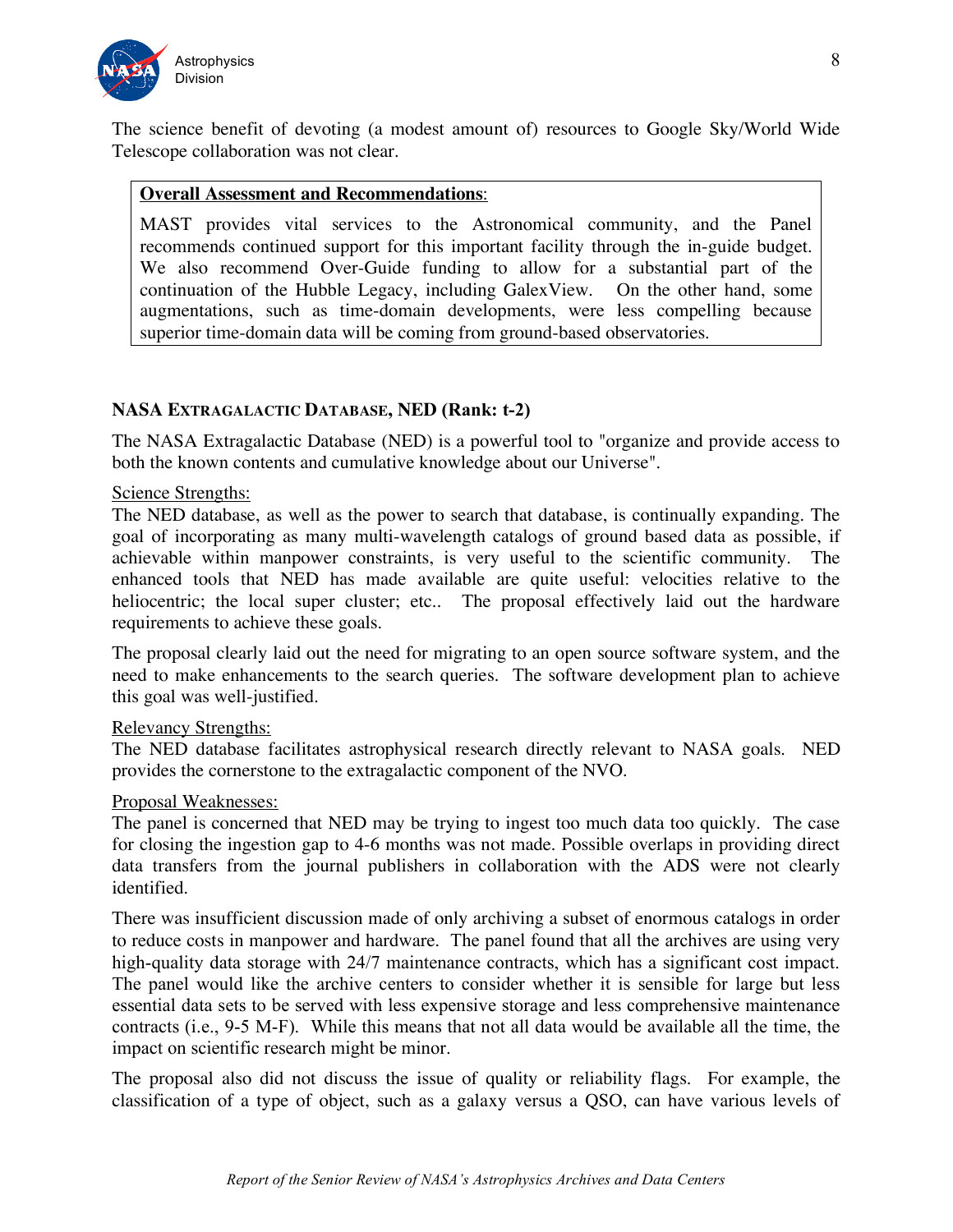

 reliability. Thus if a person is asking how many objects of certain classes exist above redshift of 0.4, the answer may be misleading without any methods to set quality flags.

### **Overall Assessment and Recommendations**:

 NED provides an important data service to the community that needs to be maintained. The panel specifically recommends that the hardware be maintained at least at the minimal (life support) level as described in the proposal.

 The over guide tasks of migrating to an open source query package is strongly encouraged. The open source project should not be done in vacuum, however, and the panel strongly urges consultation, if not direct sharing of code with ADS, SIMBAD, HEASARC, MAST, IRSA and the VO. The panel also notes that NASA funds other programs, specifically ADP and AISRP, which create content and software that might be directly relevant to NED. The panel strongly encourages the NED team to investigate the possibilities of leveraging the work being done within the context of these other programs.

 The panel is cognizant of the fact that the storage of new catalogs, especially those that come from the ground with nearly unlimited bandwidth capabilities, comes at a cost, which can perhaps grow nearly without bounds when datasets such as Pan-STARRS and LSST come on line. Thus, the cost of ingesting all of the data from these newer larger missions could become prohibitive. The panel therefore strongly urges the NED team to define some guidelines for a cost/benefit analysis to determine which databases should be incorporated locally.

### **INFRARED SCIENCE ARCHIVE, IRSA (Rank: 5)**

 The Infrared Science Archive (IRSA) is the NASA repository for IR and sub-mm data sets obtained by NASA's IR missions. IRSA will incorporate the Spitzer Archive Data center, which will have a major impact on the community.

#### Science strengths:

 IRSA provides access to a wealth of data from past and existing missions such as IRAS, 2MASS, MSX as well as plans for integrating new missions from Spitzer and Planck. IRSA is located on the Caltech campus with a diverse collection of quality scientists and development teams. IRSA/IPAC has a long history with the IR community and a superior set of user groups for advice and support.

 IRSA provides imaging, photometry, spectroscopy and time-domain data as well as a suite of analysis tools (e.g., SPOT, getCal). IRSA also maintains the Level 0 and Level 1 data reduction codes, which provides the community with information for science publications and proposal development.

 IRSA has been designated to become the Spitzer data archive. The panel was in unanimous agreement that this task should be one of IRSA's highest priorities during the next funding cycle. This effort will require not only the absorption of the archive data itself, but also the expertise and knowledge of the Spitzer instrument suite currently provided by the mission.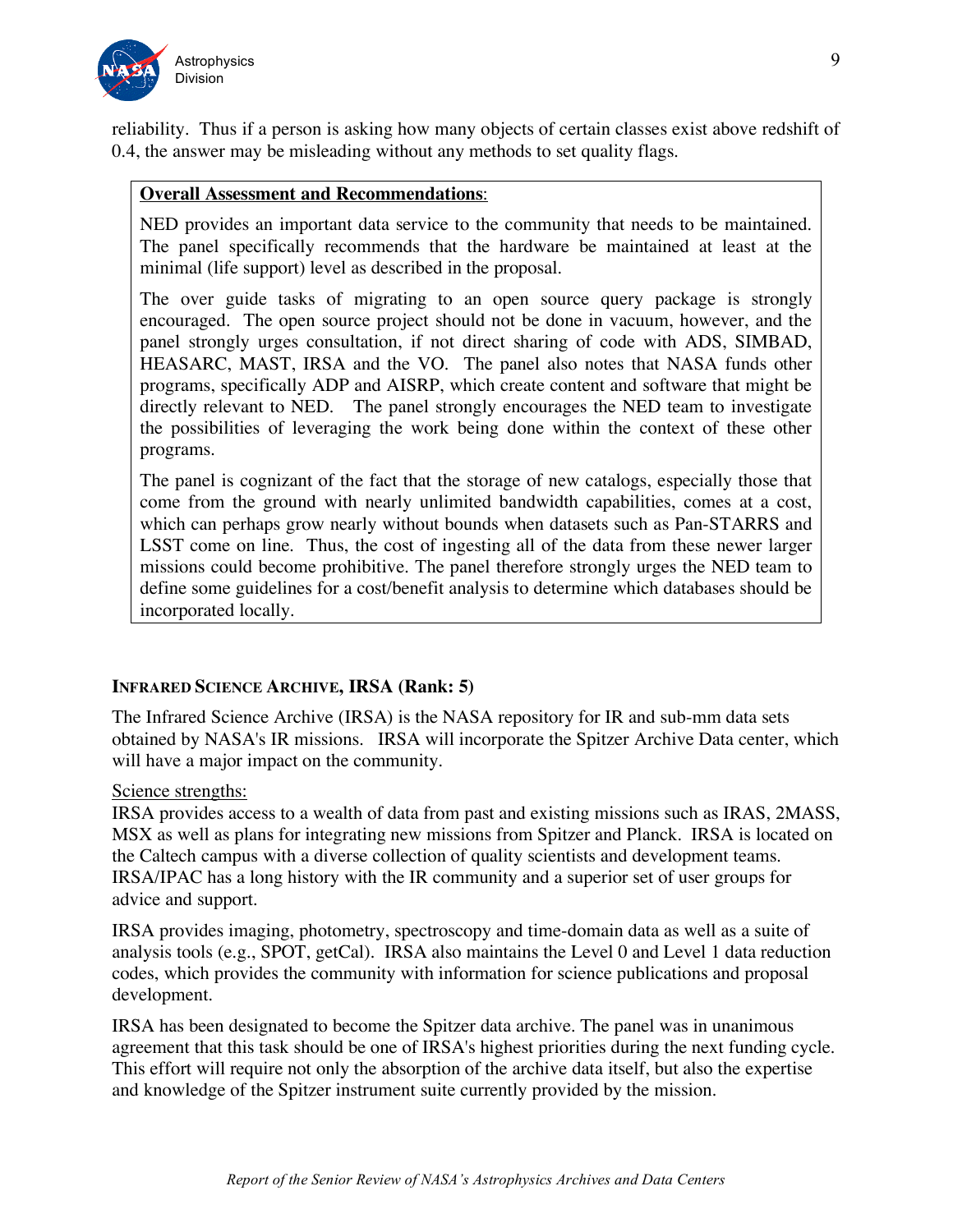

#### Relevancy strengths:

 IRSA's archiving efforts support a significant portion of the astronomical community and have demonstrated a strong impact on astrophysical knowledge across the entire range of astronomical topics. Publications from IRSA data are only superseded by MAST.

## Data accessibility:

 IRSA provides access to their data holdings through the usual web portals. The web portal was redesigned in the past few years and it is easier to use with a straightforward results page that can be queried further. The panel reports a number of "glitches" during normal usage. Also, in some ways, the front end tools do not match the flexibility and power demonstrated by other data centers (e.g., complex queries; post-query services).

 IRSA is rich in the diversity of its datasets. While this provides the strengths of shared costs, economies of scale and depth of knowledge, it also presents a lack of coherence in its presentation to the community. This has resulted in a number of different software interfaces that are needed to process Level 0 and Level 1 data from the various missions. This is perhaps a symptom of different development teams following differing user group recommendations. The IRSA was never charged to provide a uniform set of data processing tools, yet the current variety of software presents an unwelcome barrier to the user.

## Proposal weaknesses:

 By far the most difficult part of this proposal was the lack of any plan or outline for the Spitzer archive within the In-Guide request. Whereas the panel understood that IRSA is being directed to absorb the entire Spitzer holdings, the lack of any contingency plan for integrating some of places the entire archive/data center budget in jeopardy. Their response to archiving the Spitzer data is an over-guide request for a doubling of the budget. There seemed to be a lack of community input on this plan. portion of Spitzer expertise and tools within the In-Guide limits

 The panel questions the wisdom of splitting the Planck archive from the instrumental expertise that generated the data.

 Spitzer data and other IR data are commonly accessed via two different tools, *RADAR* and *Spot*. The panel suggests that the archive provide a unified method of data access.

# **Overall assessment and recommendations:**

 The in-guide request is endorsed by the panel. However, maintaining the long-term health of the Spitzer archive is an absolute priority that must be funded. The staffing of this archive was significantly higher than the panel judged was required, or allowed by the available funding. The panel estimates that the individual instrument support staff could be approximately cut in half compared to the Over-Guide levels.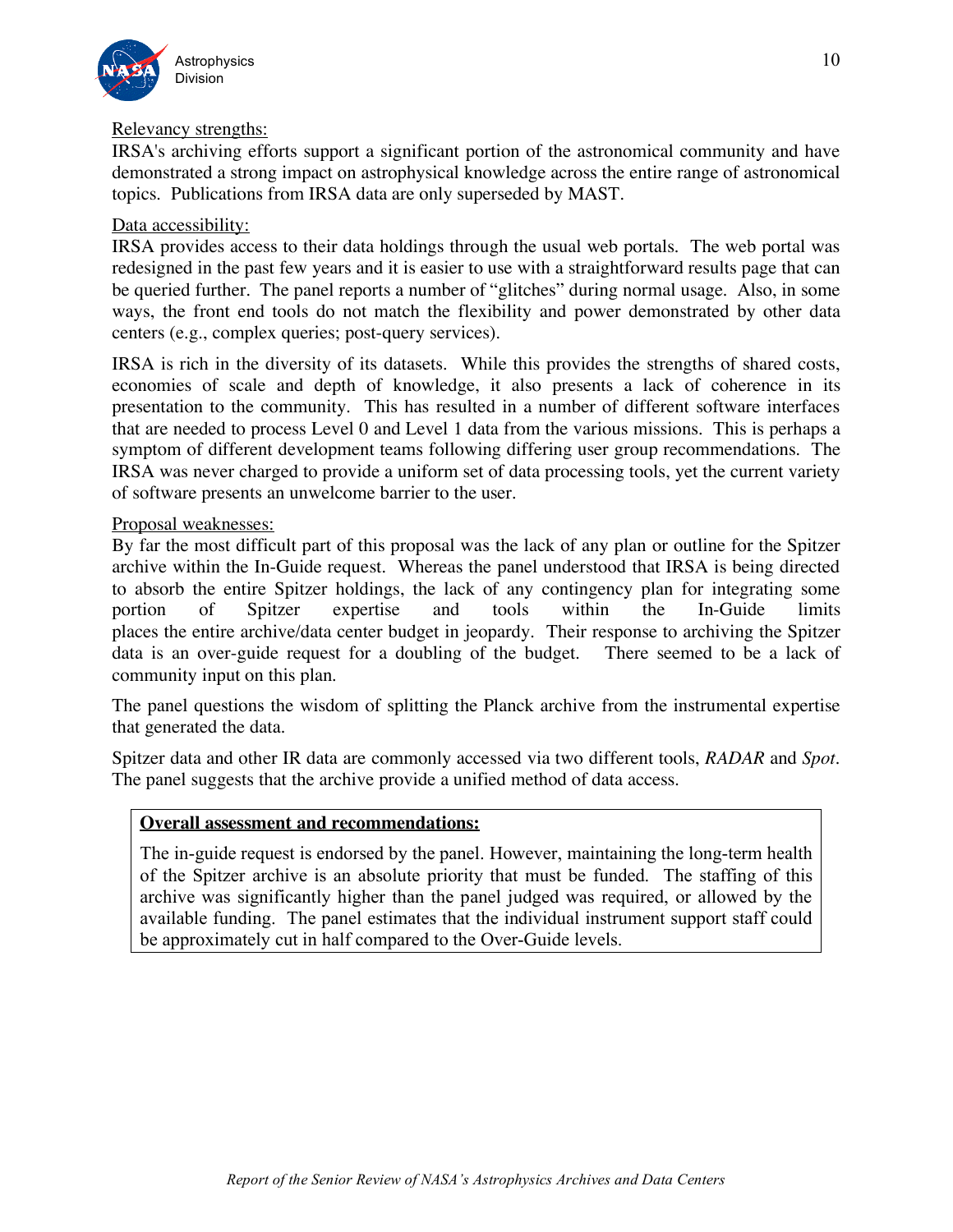

# **NASA STAR AND EXOPLANET DATABASE, NStED (Rank: 6)**

 The NASA Star and Exoplanet Database (NStED) is a newly-created archive of data dedicated to extra-solar planets, to their host stars and to the much larger population of nearby stars. The purpose for the archive is to provide a resource both for planning exoplanet observing programs and for broader astrophysical studies of stars that might (or might not) harbor planets.

#### Science strengths:

 In the near term, the database consists of a systematic collection of information on the nearby stars and a developing archive of exoplanet data from ground-based and space-based programs (MOST and CoRoT). Early US access to the micro-magnitude precision CoRoT data will enable detailed studies of stellar activity, rotation and seismology. By merging overlapping ground- based transit surveys, it may be possible to uncover more transiting planets. In the longer term, as the archive grows, transit and Doppler archives can be mined to uncover additional planets.

#### Relevancy strengths:

 A major goal of NASA is to understand how planets and stars form and whether life exists elsewhere. NStED aims to support that goal. A proposed SMEX mission, TESS, plans to use NStED for its archive.

#### Data accessibility:

 NStED is built on the model of (and with help from) NED and IRSA. It supports multi-faceted queries on a number of stellar and exoplanet parameters.

#### Proposal weakness(es):

 NStED is a very small database compared to the other NASA archives, and is likely to grow only slowly for some time. At the same time, the proposed budget is large in comparison to the size of the database, the expected use of the archive and the near term demand for tools to use on these data. The proposal does not make clear how much value will be added to the archive with the CoRoT data, which will be publicly available, at least at some level, directly from the CoRoT science center. Although the exoplanet field is growing rapidly, it is still in its infancy, and the number of potential NStED users in the short term, at least, is small compared to users of the other archives. The Kepler archive will be located at MAST and other large space exoplanet projects are many years in the future.

#### **Overall assessment and recommendations:**

 The rapid development of exoplanet research makes it difficult to predict what the needs will be more than a few years into the future. The proposal suggests a review of the NStED progress in two years. We endorse that suggestion and recommend that NStED be funded until then at a considerably reduced level from the requested budget, sufficient to continue the collaboration with the CoRoT project and some accumulation of ground-based transit and spectroscopic data.

 The panel found the proposal to be weakest of all reviewed. Most of the panel recommends that NASA considers alternatives that include creating an exoplanet archival opportunity opened to a competitive selection process. Finally, we note that this effort is different from all other archive data centers. The other centers provide data and research tools, but do not define the science to be pursued by researchers, whereas NStED defines the science to be pursued at their site.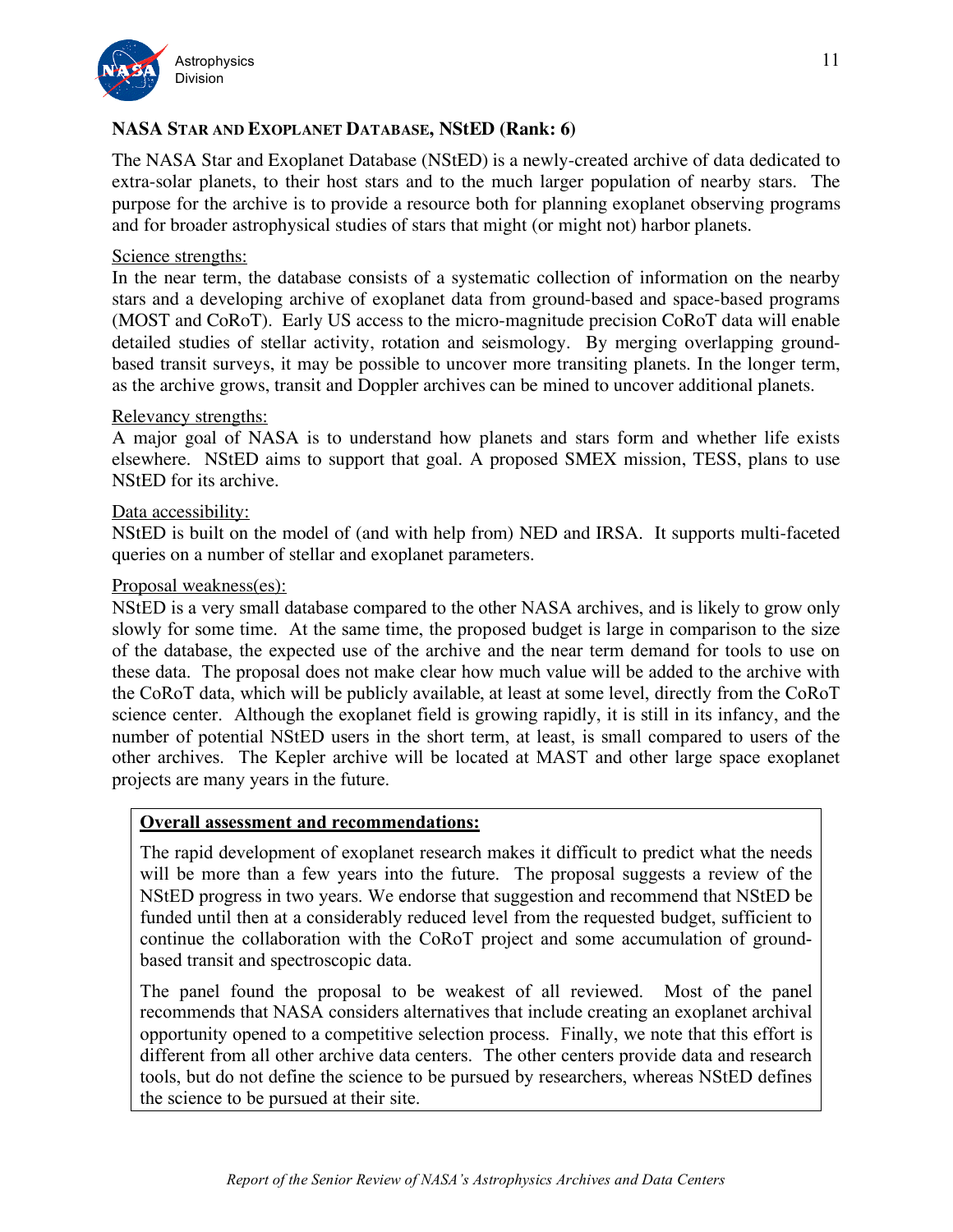

# **Issues of Relevance to Multiple Data Centers**

# A Common Philosophy of Archive Centers

 The archive data centers share a common requirement that data, in Level 0 (and higher) form, be preserved far into the future. This ensures that the bits will be readable decades from now. However, there does not appear to be a uniform policy with regard to the software that one might use to reprocess Level 0 data. Different archive centers have taken different approaches.

 The HEASARC maintains a software suite, FTOOLS, which is a set of software tasks primarily written in C and executable from a command line on a variety of platforms. This choice was made to provide a long life to the software and it appears to be working, partly because other high-energy missions were encouraged to and have adopted FTOOLS for their data processing.

 The MAST site has software that can process the HST holdings, but many of these tasks were written under IRAF format, an environment that the astronomical community will not maintain into the future. They have rewritten some but not all of the tasks into a non-proprietary format that can be maintained more easily. This opens the possibility that a dozen years from now, certain software tasks needed to process Level 0 data, or even Level 1 data, will not exist. There may not be a great demand for some of these tasks, as MAST envisions that most needs will be served by the higher level data products in the Hubble Legacy Archive. The decision of which tasks to not rewrite appears to be based on demand.

 The IRSA center has ingested software from several missions, which do not use a common software base. Not only is there a lack of uniformity in the software, but most of it is based on IDL, a proprietary language. These shortcomings are not the fault of the IRSA, who have dealt heroically with the software packages they were expected to ingest. Rather, the shortcomings have to do with software decisions made by other observatories with little regard for the function and needs of IRSA. Often, choices for software development are due to cost constraints during the early stages of a mission rather than to usability and maintenance costs a decade later. However, without a long-term commitment to the maintenance of this array of software, and the graphical user interfaces to which they are often attached, it may become difficult to process some Level 0 data, or even Level 1 data within the next decade.

 The current situation has arisen because NASA and their partner institutions have not agreed upon a common philosophy in the development of software and the delivery to the archive sites. Also, they have not agreed upon the length of time in which the software should be maintained. There are possible solutions to both of these issues. For example, NASA may require that the data system delivered to archive centers be written in a non-proprietary, and perhaps common, format. NASA may desire to require that these systems, in as much as possible, be built from modular, publicly available components that are addressable by one of the commonly available open source scripting languages. Whatever the agreed upon policies, they should be long-lived and have international commitments. Plans should be formulated soon. The archival data sets are astronomical treasures and an inability to reexamine them at some future date should and can be avoided.

### Database Management

 The costs of commercial database management systems (DBMS) have risen in recent years with the expansion of holdings. This is forcing several sites to migrate their DBMS to open source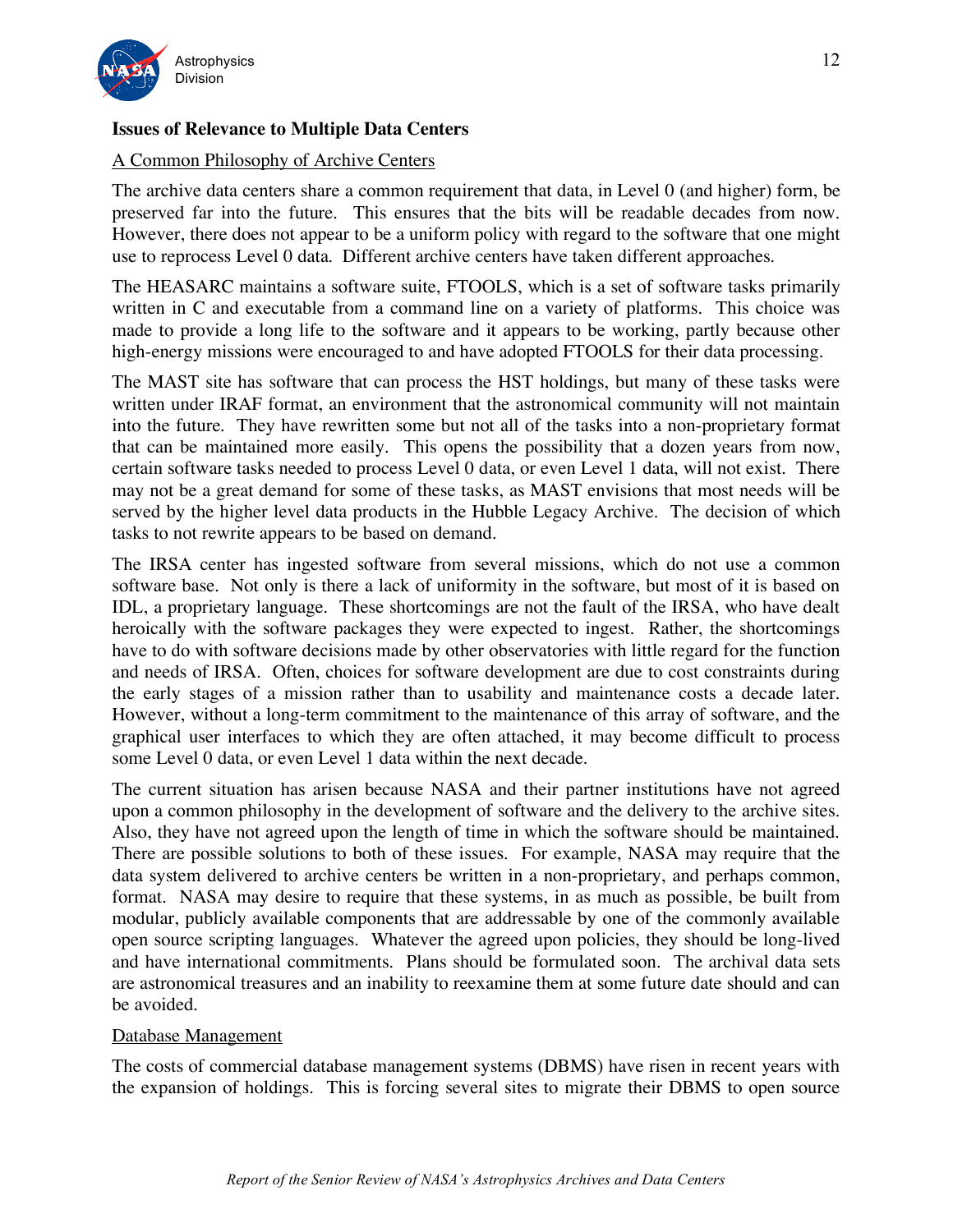

 DBMS systems, a move that the panel strongly endorses. There are several possible choices for open DBMS systems and there might be an advantage of uniformity between sites. As some centers have already moved to an open DBMS, we encourage the other centers that are planning this move to talk to each other before making their choices.

# Public and Private Software Systems

 In addition to the software that is being developed within the archive centers, there are several other potential sources of software. In the private sector, Google Sky and Microsoft's World Wide Telescope are the most prominent examples. These already have great appeal to the lay public, so they are ideal for EPO activities. However, these developers have stated that they expect their software will be suitable for research astronomers as well. While this ambition is unrealized at the present time, this could change given the enormous resources at the disposal of these corporations. The archive centers are aware of the current capabilities of Google Sky and the World Wide Telescope and they should continue to monitor developments and take advantage of them if it improves the accessibility and functionality of the archive centers (e.g., maximizing the scientific return from archival data).

 NASA funds software development programs, such as the AISRP. These are software development programs and they are not designed to produce "shrink-wrap" software. However, there are projects that have progressed to the level where they are widely used on many platforms, with documentation. Some successes include ds9 (formerly SAO Image; now part of the HEASoft package), COMBAT (for CMB data reduction), or Skyview (now part of the HEASARC). There is no procedure in place for selecting promising software projects and bringing them to a state suitable for inclusion in an archive center. There are additional costs associated with adopting software, such as maintenance and further development. We recommend that the archive centers, in conjunction with the relevant NASA officials, formulate a plan for tapping this potentially valuable resource.

 Other types of software have been included or made available at some data archive centers, such as scripts that perform a series of complex tasks. This type of activity should be continued and expanded as possible.

 The astronomical community has made effective use of open source software, although it has been in a passive mode. An alternative model is where the archive centers try to encourage volunteer programmers, such as through projects on the Sourceforge effort. Critical components should not be developed with this model, but more long-range or auxiliary projects could be developed in this way. This could be an avenue for bringing AISRP projects from an early state to a user state. This is an unconventional model that may require NASA to reconsider how it will spend resources (i.e., partial support for someone overseeing a public project), but it offers skilled programmers the opportunity of being involved in NASA endeavors, which may be quite appealing (note, for example, the number of people who became involved in reducing SETI data).

## Toward A Virtual Astronomy Observatory

 We support the concept of a Virtual Astronomy Observatory (VAO), and as there are proposals under review at this time, we will only comment upon this topic from a limited NASA-centric perspective. Each of the archive centers has been working on components of a VAO and many queries can now be performed using VO standards. One of the goals of a VAO is to be able to